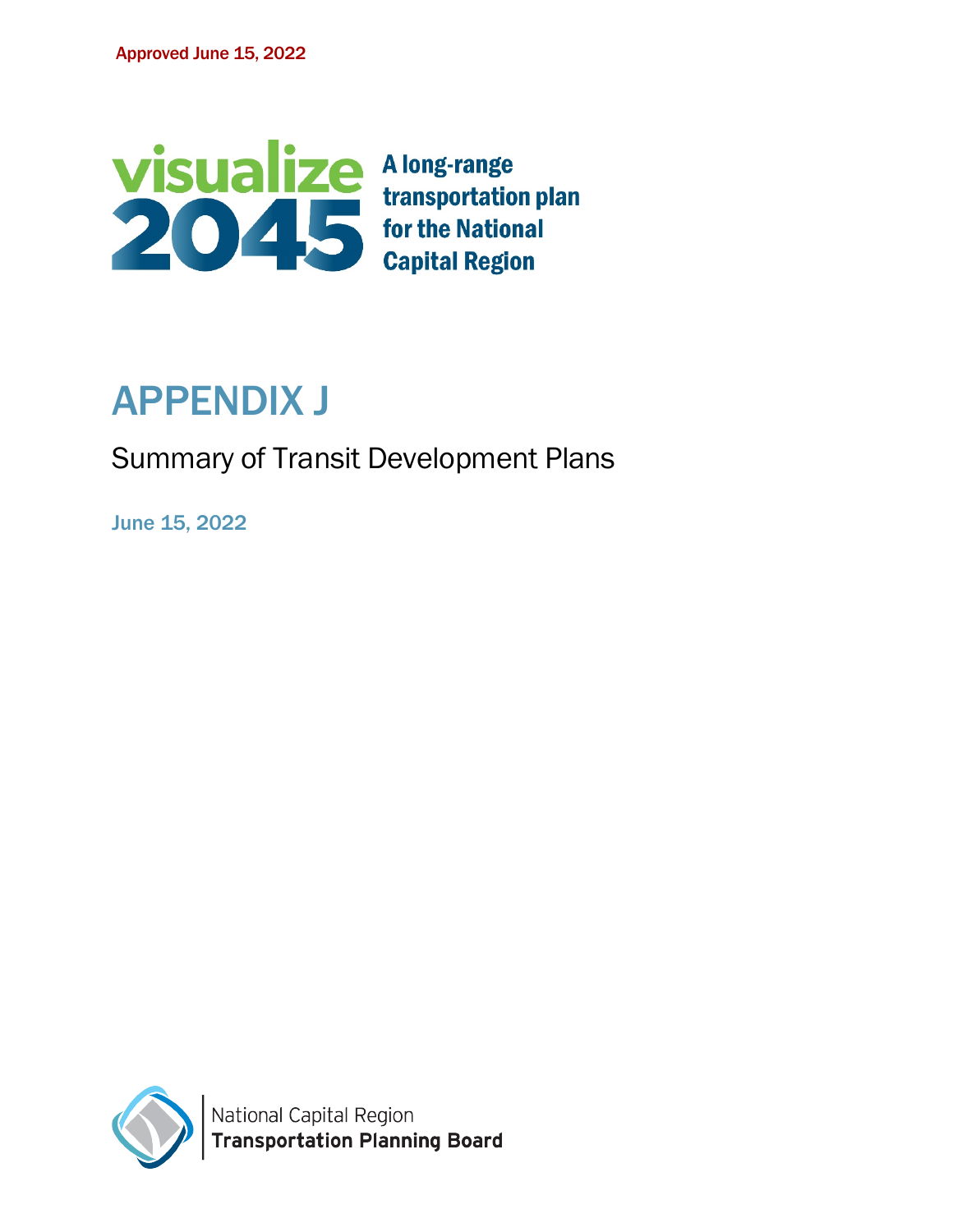

#### TRANSIT DEVELOPMENT PLANS FOR THE VISUALIZE 2045 UPDATE (2022) LONG-RANGE TRANSPORTATION PLAN FOR THE NATIONAL CAPITAL REGION June 15, 2022

ABOUT VISUALIZE 2045 & THE TPB

Visualize 2045 is the federally required long-range transportation plan for the National Capital Region. It identifies and analyzes all regionally significant transportation investments planned through 2045 to help decision makers and the public "visualize" the region's future. The plan is updated at least every four years, the Visualize 2045 update is scheduled for 2022.

Visualize 2045 is developed by the National Capital Region Transportation Planning Board (TPB), the federally designated metropolitan planning organization (MPO) for metropolitan Washington. It is responsible for developing and carrying out a continuing, cooperative, and comprehensive transportation planning process in the metropolitan area. Members of the TPB include representatives of the transportation agencies of the states of Maryland and Virginia and the District of Columbia, 24 local governments, the Washington Metropolitan Area Transit Authority, the Maryland and Virginia General Assemblies, and nonvoting members from the Metropolitan Washington Airports Authority and federal agencies. The TPB is staffed by the Department of Transportation Planning at the Metropolitan Washington Council of Governments (COG).

#### **CREDITS**

Editor: Eric Randall, Department of Transportation Planning (DTP)

Contributing Editors: Antonio Castañeda, DTP; Stacy Cook, DTP

#### ACKNOWLEDGEMENTS

Special thanks to the regional staff who provided input and comments for this appendix.

#### ACCOMMODATIONS POLICY

Alternative formats of this document are available upon request. Visit [www.mwcog.org/accommodations](http://www.mwcog.org/accommodations) or call (202) 962-3300 or (202) 962-3213 (TDD).

#### TITLE VI NONDISCRIMINATION POLICY

The Metropolitan Washington Council of Governments (COG) operates its programs without regard to race, color, and national origin and fully complies with Title VI of the Civil Rights Act of 1964 and related statutes and regulations prohibiting discrimination in all programs and activities. For more information, to file a Title VI related complaint, or to obtain information in another language, visit www.mwcog.org/nondiscrimination or call (202) 962-3300.

El Consejo de Gobiernos del Área Metropolitana de Washington (COG) opera sus programas sin tener en cuenta la raza, el color, y el origen nacional y cumple con el Título VI de la Ley de Derechos Civiles de 1964 y los estatutos y reglamentos relacionados que prohíben la discriminación en todos los programas y actividades. Para más información, presentar una queja relacionada con el Título VI, u obtener información en otro idioma, visite www.mwcog.org/nondiscrimination o llame al (202) 962-3300.

Copyright © 2021 by the Metropolitan Washington Council of Governments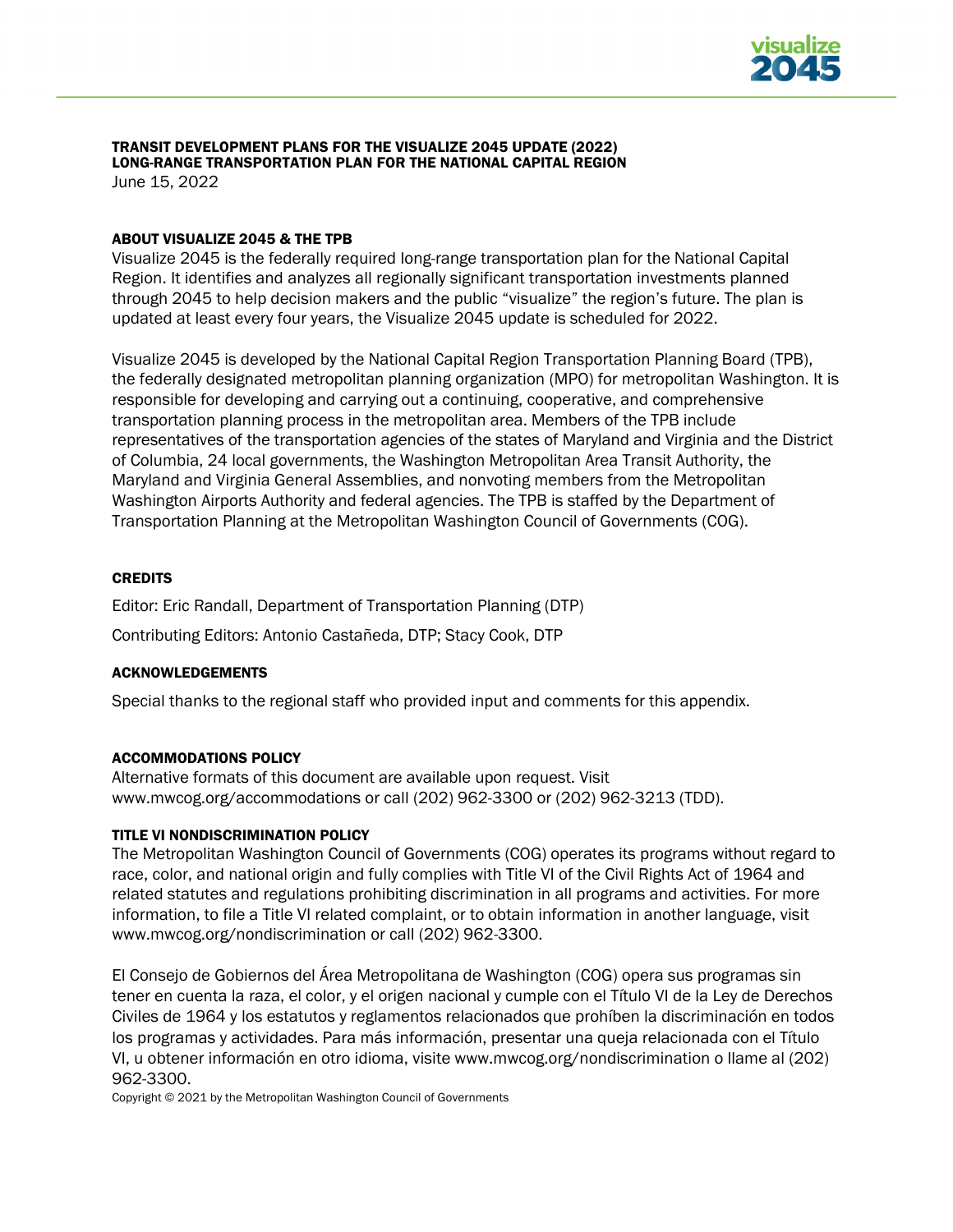

# TABLE OF CONTENTS

| <b>INTRODUCTION AND SUMMARY</b>                                             | $\mathbf{1}$   |
|-----------------------------------------------------------------------------|----------------|
| Introduction                                                                | $\mathbf 1$    |
| Summary                                                                     | $\overline{1}$ |
| <b>TRANSIT IN THE NATIONAL CAPITAL REGION</b>                               | $\overline{2}$ |
| <b>TRANSIT DEVELOPMENT PLANS IN THE REGION</b>                              | 3              |
| Northern Virginia                                                           | 3              |
| ALEXANDRIA TRANSIT COMPANY'S TRANSIT DEVELOPMENT PLAN                       | 3              |
| CITY OF ALEXANDRIA's TRANSIT DEVELOPMENT PLAN                               | $\overline{4}$ |
| ARLINGTON COUNTY'S TRANSIT DEVELOPMENT PLAN                                 | $\overline{4}$ |
| <b>FAIRFAX COUNTY'S TRANSIT DEVELOPMENT PLAN</b>                            | 5              |
| LOUDOUN COUNTY'S TRANSIT DEVELOPMENT PLAN                                   | 5              |
| POTOMAC AND RAPPAHANNOCK TRANSPORTATION COMMISSION'S TRANSIT STRATEGIC PLAN | 6              |
| VIRGINIA RAILWAY EXPRESS'S TRANSIT DEVELOPMENT PLAN                         | 6              |
| <b>Suburban Maryland</b>                                                    | $\overline{7}$ |
| CHARLES COUNTY'S TRANSIT DEVELOPMENT PLAN                                   | $\overline{7}$ |
| FREDERICK COUNTY'S TRANSIT DEVELOPMENT PLAN                                 | $\overline{7}$ |
| <b>District of Columbia</b>                                                 | $\overline{7}$ |
| DC CIRCULATOR TRANSIT DEVELOPMENT PLAN                                      | $\overline{7}$ |
| <b>OTHER TRANSIT PLANNING ACTIVITIES</b>                                    | 8              |
| MONTGOMERY COUNTY TRANSIT PLANNING                                          | 8              |
| PRINCE GEORGE'S COUNTY'S TRANSIT VISION PLAN                                | 8              |
| <b>MARC CORNERSTONE PLAN</b>                                                | 8              |
| MDOT MTA BUS CORNERSTONE PLAN                                               | 9              |
| <b>WMATA's CAPITAL PROGRAM</b>                                              | 9              |
| NORTHERN VIRGINIA TRANSPORTATION COMMISSION (NVTC)                          | 9              |
| NORTHERN VIRGINIA TRANSPORTATION AUTHORITY (NVTA)                           | 9              |
| NATIONAL CAPITAL REGION TRANSPORTATION PLANNING BOARD (TPB)                 | 10             |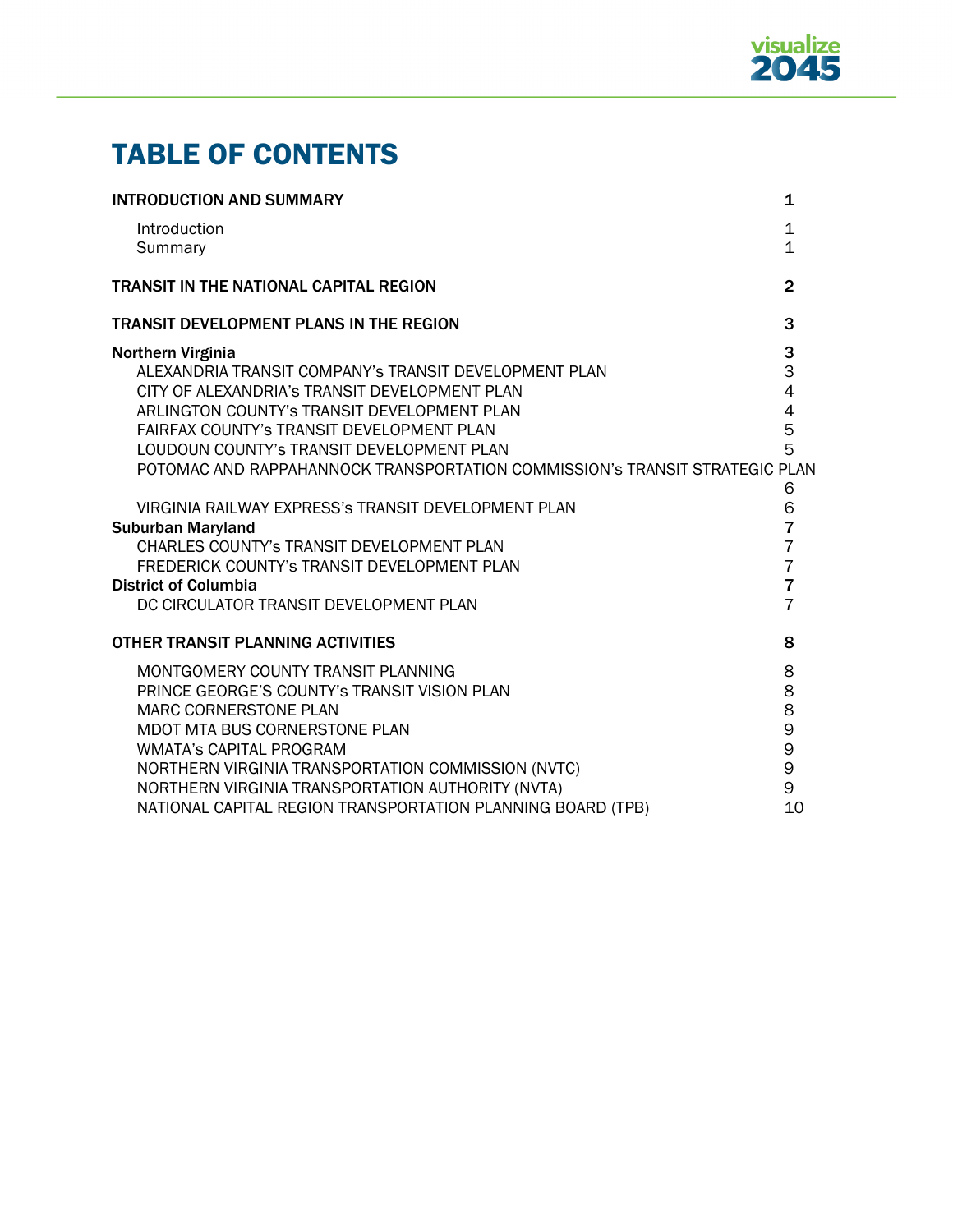

# FIGURES AND TABLES

| TABLE 1: AGENCIES IN NORTHERN VIRGINIA THAT REQUIRE A TSP AND         |    |
|-----------------------------------------------------------------------|----|
| <b>IMPLEMENTATION DATE</b>                                            |    |
| TABLE 2: HYPERLINKS TO THE REGION'S TDPS AND OTHER PLANNING DOCUMENTS | 11 |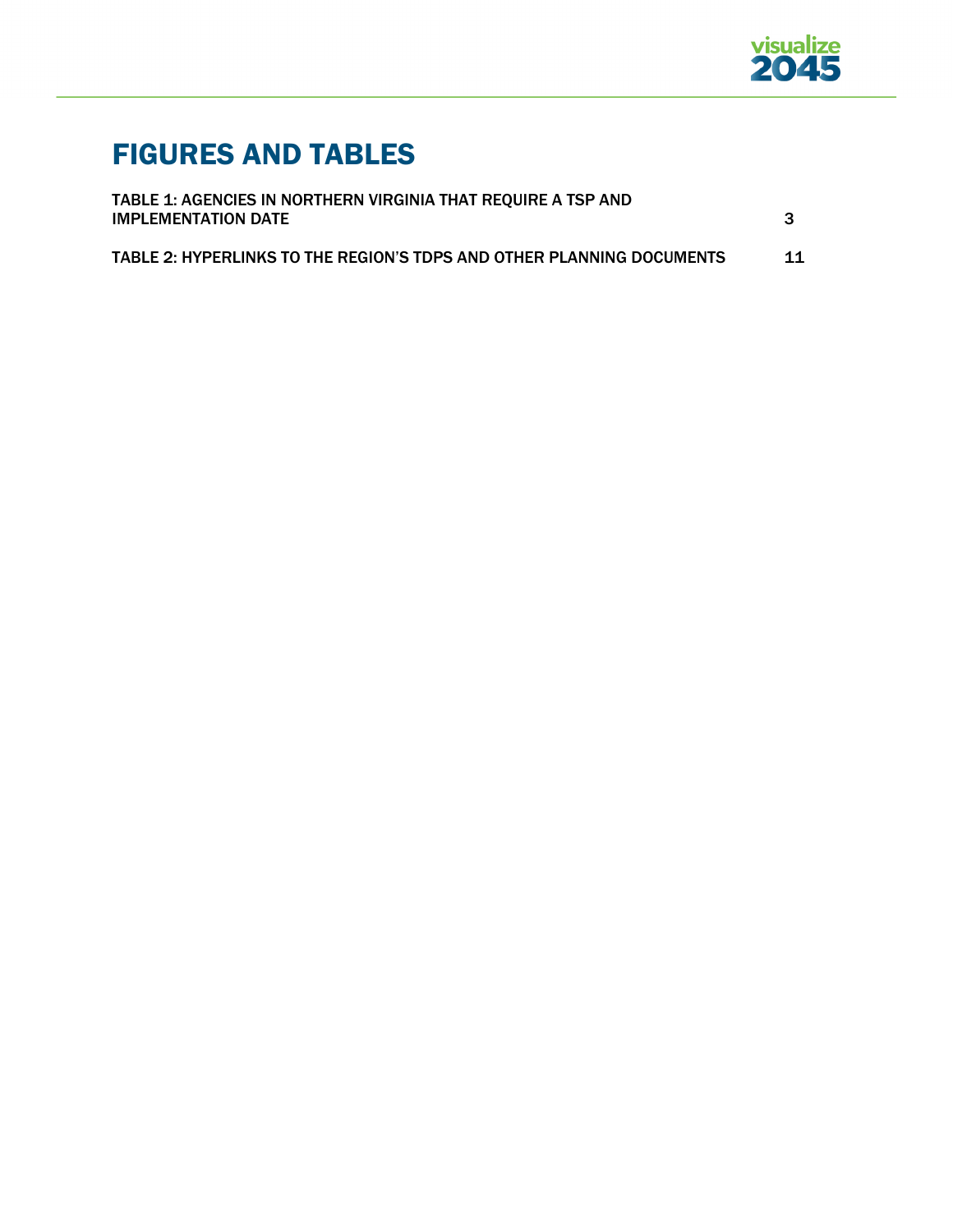

# INTRODUCTION AND SUMMARY

# INTRODUCTION

This appendix of the Visualize 2045 update is a supplement to the new Transit planning section in Chapter 6 of the plan. It summarizes some of the key transit planning documents prepared by providers of public transportation or their parent jurisdictions in the National Capital Region. These documents reflect local planning activities that support regional goals and priorities, and inform that projects that are eventually included in the region's long-range transportation plan. In particular, the preparation of Transit Development Plans, or TDPs, has long been a standard activity in the public transportation industry. A typical TDP will provide an overview of the transit service, report on performance, assess customer needs, and then provide operating service plans and capital funding requirements to provide current service and to expand service. Public outreach and demographic analysis are also key elements of a TDP.

# **SUMMARY**

Public transportation, or transit, planning is conducted by multiple organizations in the National Capital Region, including state agencies, sub-regional agencies, transit providers, and local jurisdictions. Transit planning ranges from narrowly-focused route and line changes to service frequencies and local bus stops to wide-ranging, long-term plans for capital investment and major projects over the next decade or longer. One common mechanism for transit planning is preparation of Transit Development Plans, or TDPs, which lay out service and capital investment plans for the next three to ten years. Most transit providers and some other organizations prepare TDPs. As the TDPs capture near-term transit plans, this appendix reviews the status and key elements of TDPs in the region to provide an overall picture of regional transit planning.

In the National Capital Region (NCR), both Virginia and Maryland require the preparation of a TDP by local transit systems (in Virginia's case, now known as a Transit Strategic Plan or TSP). These TDPs are also used by the states in developing and programming funding for the transit providers in the region. TDPs often have a fiscally constrained short-range element and a longer-range unfunded element. The short-range element can be used to inform the regional travel model and assist in the development of the region's Visualize 2045 long-range transportation plan. A record of unfunded needs is useful to identify these needs regionwide and present the case for additional transit investment.

Beyond TDPs, jurisdictions and transit agencies conduct other planning efforts in support of transit, particularly for major transit projects such as the Purple Line light rail project in Maryland and the proposed Embark Richmond Highway Bus Rapid Transit (BRT) project in Fairfax County, Virginia. The region's primary transit provider, the Washington Metropolitan Area Transit Authority (WMATA) regularly assesses the needs of the Metrorail, Metrobus, and MetroAccess systems, and identifies new service and projects. WMATA places a priority on keeping the transit systems in a state of good performance, including replacement of rail cars and buses, escalator and elevator repair, and track maintenance. WMATA also studies and identifies system enhancements, such as bus service improvements and station access improvements. The District Department of Transportation (DDOT), the Maryland Department of Transportation's Transit Administration (MDOT MTA), and the Virginia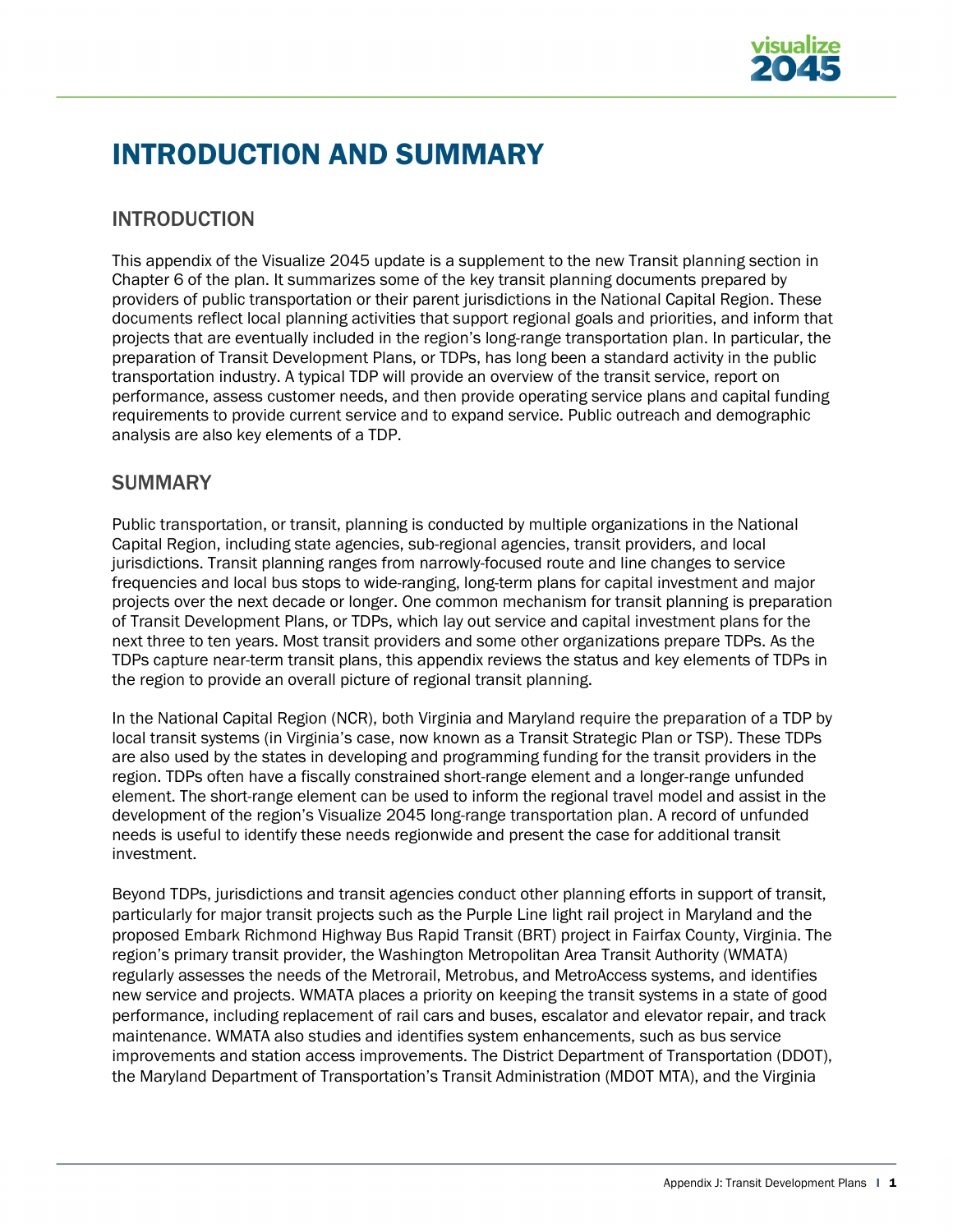

Department of Rail and Public Transportation (DRPT) also perform their own large-scale transit studies in addition to working with WMATA.

# TRANSIT IN THE NATIONAL CAPITAL REGION

Public transportation is an important component of the national capital region's transportation network. In the 2019 annual data reported to the National Transit Database (NTD) of the Federal Transit Administration (FTA), there were over 420 million unlinked passenger trips across the region, with approximately 1.4 million trips by public transportation taken every weekday in the NCR.

Three primary modes of public transportation operate in the region:

Rail – offers high-capacity, high quality transit along major corridors. The region's major public transportation provider, the Washington Metropolitan Area Transit Authority (WMATA) operates Metrorail, which is the backbone of the region's transit system carrying over half of all daily public transportation trips. Commuter rail in the NCR is operated by MARC and VRE for Maryland and Virginia respectively, and brings travelers from the more distant communities to the employment centers in the downtown core. The region's rail network will continue to expand with the future completion of Phase 2 of the Metrorail Silver Line in Virginia and the Purple Line light rail in Maryland. In addition, there is a short segment of streetcar in the District of Columbia.

Bus – provides access across the region and carry over 40 percent of all transit trips in the region. Thirteen bus transit operators form a network for the region, serving as the primary means of public transportation for most travelers as well as carrying many passengers to rail stations to continue their trips by rail. WMATA Metrobus is the region's largest operator, providing 70 percent of all bus trips in the region. The region's transportation network is supplemented by local bus providers in many local jurisdictions and longer-distance commuter buses, which offer a variety of services like bus to rail connections, bus rapid transit.

Paratransit – supplements bus and rail fixed-route service by offering on-demand or shuttle services for customers with disabilities or otherwise mobility-impaired. MetroAccess is the largest paratransit operator and provides most service in DC and Maryland, while several Virginia jurisdictions operate their own local services. Paratransit providers must meet certain operating requirements under the Americans with Disabilities Act (ADA).

Other modes and providers of public transportation – beyond the services operated by government agencies include private coach operators, taxicabs, private shuttle services, Transportation Networking Companies (TNCs) and other public transportation providers that operate into the Metropolitan Washington region.

A list of the primary fixed-route transit services in the region includes:

- WMATA Metrorail
- WMATA Metrobus
- Alexandria Transit Company (DASH)
- ART Arlington Transit
- DC Circulator
- DC Streetcar
- City of Fairfax CUE
- Fairfax Connector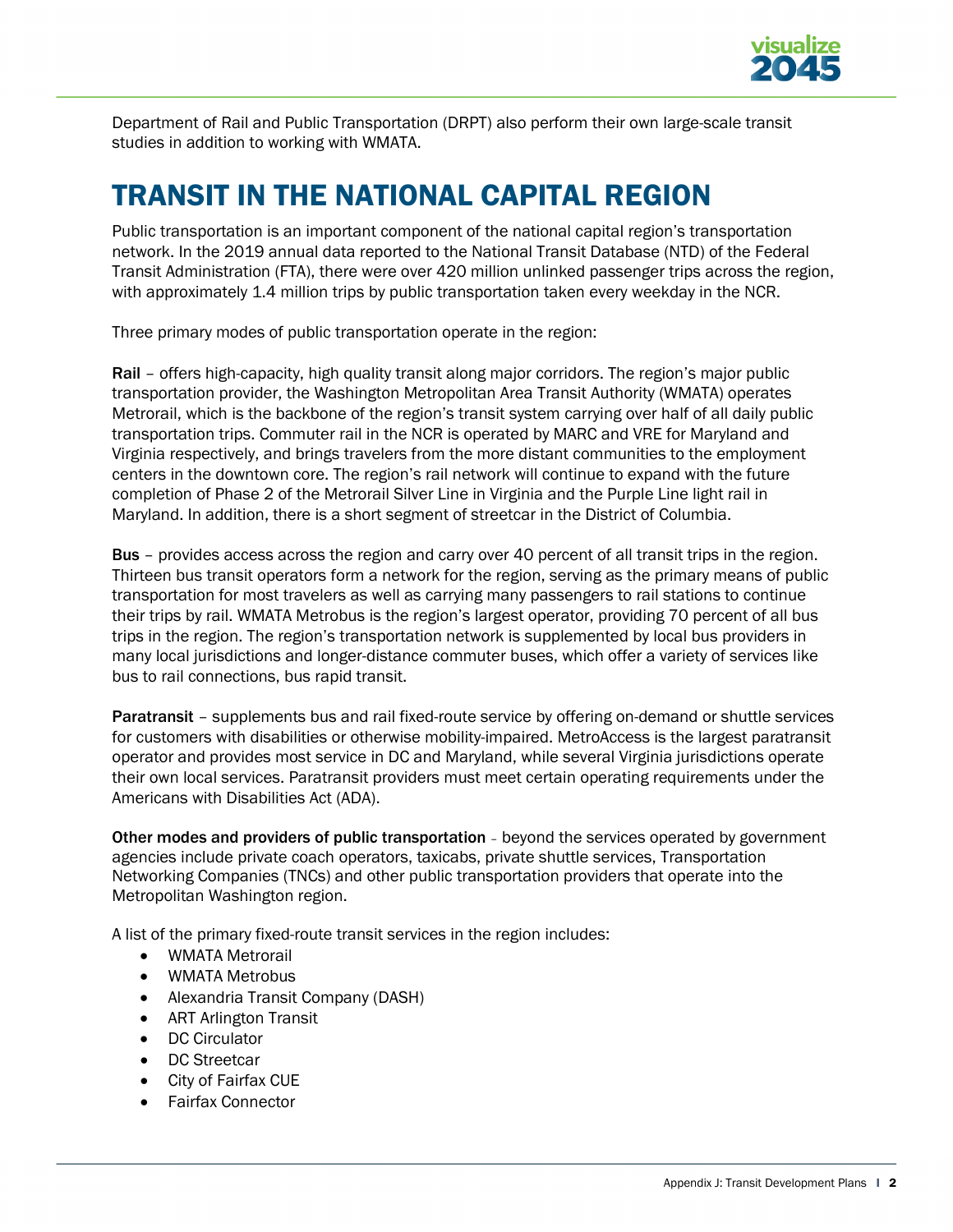

- Loudoun County Transit
- Frederick TransIt
- Charles County Transit Services VanGO
- Montgomery County Ride On
- Prince George's County The Bus
- Potomac & Rappahannock Transportation Commission Omniride
- Virginia Railway Express

Annually, TPB staff prepare a State of Public Transportation report to review accomplishments and provide summary data on public transit in the region. The *[2020 State of Public Transportation](https://www.mwcog.org/assets/1/6/2020_State_of_Public_Transportation_Report_Final.pdf)* report was completed in summer 2021.

# TRANSIT DEVELOPMENT PLANS IN THE REGION

This section of the report provides a snapshot of the Transit Development Plans (TDPs) or similar transit planning documents as prepared by transit providers or local jurisdictions. The TDPs for providers or jurisdictions in Northern Virginia are summarized first, followed by those of jurisdictions in suburban Maryland and then the District of Columbia. A separate section with other transit planning efforts follows.

# Northern Virginia

In 2018, the Virginia General Assembly passed legislation that requires transit agencies operating fleets greater than twenty buses in large, urbanized areas to develop a Transit Strategic Plan (TSP) "to ensure that transit services are planned in a way that better meets the mobility needs of their communities"[1.](#page-6-0) Most transit systems in Northern Virginia are required to prepare TSPs and submit them to the Virginia Department of Rail and Public Transportation (DRPT)[2](#page-6-1). TSPs are to cover a tenyear period, with annual updates for any changes to organization, service, fares, and finances as well as a status report on projects.

| <b>Transit Agency</b>                   | <b>Next TSP Due</b>    |
|-----------------------------------------|------------------------|
| Alexandria DASH                         | Fiscal Year (FY) 22/23 |
| Arlington Transit (ART)                 | FY22/23                |
| <b>Fairfax Connector</b>                | FY22/23                |
| Loudoun Transit                         | FY22/23                |
| Potomac and Rappahannock Transportation | FY21/22                |
| Commission (PRTC)                       |                        |

# ALEXANDRIA TRANSIT COMPANY's TRANSIT DEVELOPMENT PLAN

Local bus service in the City of Alexandria is provided by the Alexandria Transit Company (ATC), which is responsible for the management, operation and maintenance of the DASH bus system. The TDP is updated each year by DASH staff, with the *[FY 2022-2027 TDP](https://www.dashbus.com/sites/default/files/FY22%20ATC%20Transit%20Development%20Plan%20-%20FINAL%20with%20Appendices.pdf)* adopted in May 2021. The TDP evaluates current DASH system performance, outlines projected service levels for FY 2022 based on the draft budget, and provides fiscally unconstrained guidance on future service changes and capital improvements for the remaining five years of the six-year plan cycle (FY 2023-2027).

<span id="page-6-0"></span><sup>1 &</sup>quot;2018 Transit Strategic Plan Guidelines" Page 1, http://www.drpt.virginia.gov/media/3116/transit-strategic-plan-guidelines-final\_111418-2.pdf

<span id="page-6-1"></span><sup>2</sup> [http://www.drpt.virginia.gov/3721.aspx.](http://www.drpt.virginia.gov/3721.aspx)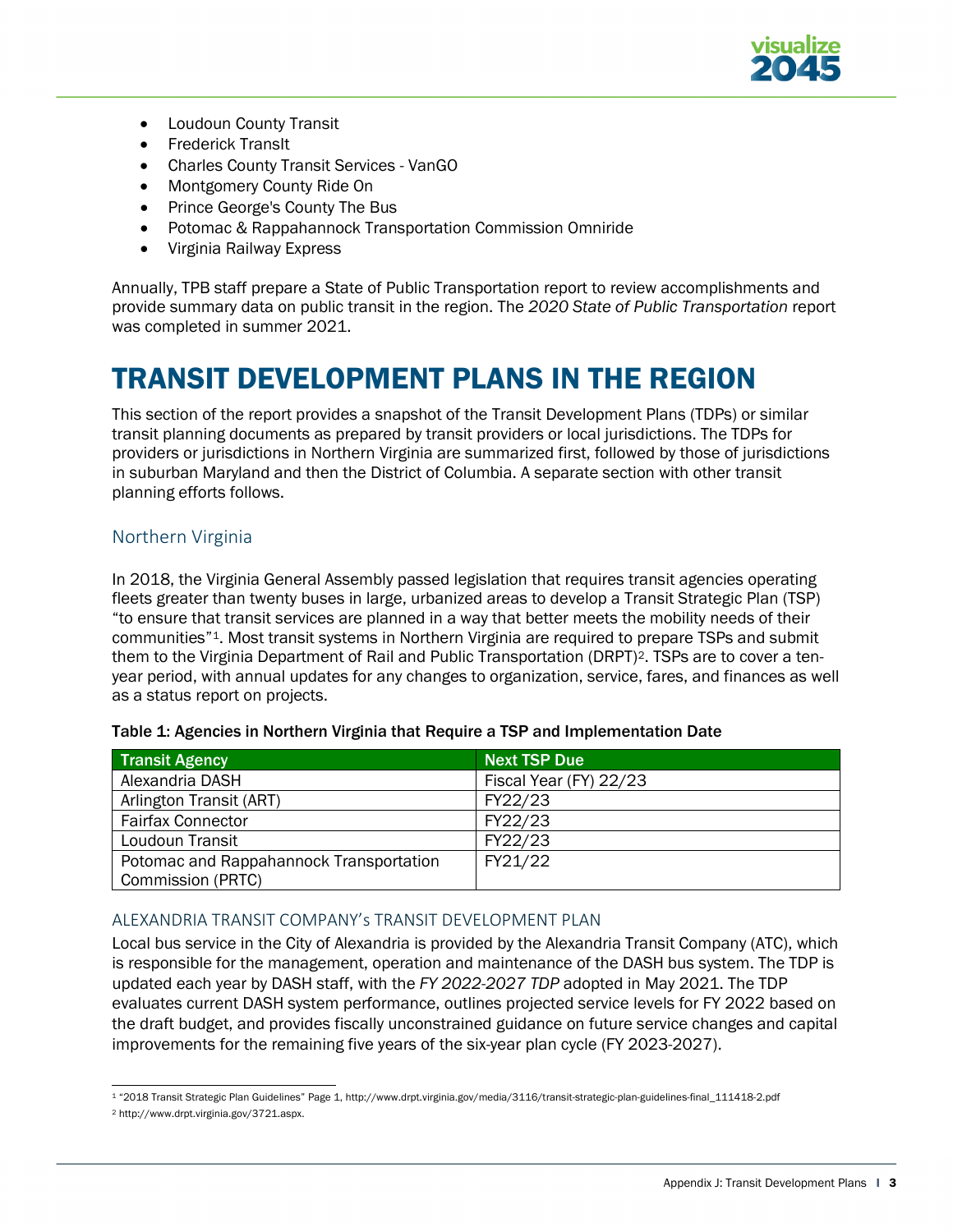

The ATC's TDP includes an executive summary and chapters on background of the TDP, a system summary, an assessment of performance, fare and service changes, the capital budget plan, and public outreach.

Much of the FY 2022-2027 TDP focused on the impacts of the COVID-19 pandemic on ridership and revenues, along with service reductions. The other main focus of the TDP was the completion of the [Alexandria Transit Vision Plan,](https://www.alexandriava.gov/uploadedFiles/tes/Alexandria%20Transit%20Vision%20Final%20Report%20_2020-02-24.pdf) a multiyear process to gather community input on a planned restructuring of DASH bus service across the city. The ATC implemented the "New DASH Network" on September 5, 2021, as the first phase of the Alexandria Transit Vision Plan with new bus routes, new route names, and changes to most existing DASH route alignments. It is the most significant service change in DASH history.

In addition to launching the New DASH Network, DASH also went fare free, with all fare collection activities discontinued. With approval from the Alexandria City Council and the DASH Board of Directors, passenger fares were eliminated on all buses on September 5, 2021, to coincide with the launch of the new network to encourage use and promote economic recovery for city residents and workers. This policy change was due in part to a recent TPB Transportation Land Use Connections (TLC) program study for DASH and the City of Alexandria which analyzed potential free or reduced fare programs for low income residents.

# CITY OF ALEXANDRIA's TRANSIT DEVELOPMENT PLAN

While the Alexandria Transit Company prepares a TDP for its DASH bus service, the City of Alexandria also prepares a TDP that examines DASH as well as WMATA Metrobus, Metrorail, and other transit services in the city. The city's most recent TDP was completed in 2016 for [FY 2017-2022.](https://www.alexandriava.gov/uploadedFiles/tes/info/City%20of%20Alexandria%20Transit%20Development%20Plan%20(TDP).pdf)

The City of Alexandria TDP includes an executive summary, eight chapters, and additional information in appendices. A focus of the TDP is on the city's Transit Concept Plan, which has identified three main corridors for transit service in the city.

- Corridor A Route 1/North-South runs between the Braddock Road Metro Station north along Route 1 and through Potomac Yards. This corridor then extends into the Potomac Yard and Crystal City areas of Arlington and is served by the Metroway bus service.
- Corridor B Duke Street/Eisenhower Avenue connects Alexandria and Fairfax County west to east, including the Landmark Mall area, Foxchase, Alexandria Commons, and the King Street Metrorail Station.
- Corridor C West End starts in the south at the Van Dorn Metrorail station and continues north via Van Dorn Street.

Capital and operational improvements to these three corridors are an important part of the city's overall Master Transportation Plan.

City staff plan to begin work on a new TDP in calendar year 2022.

# ARLINGTON COUNTY's TRANSIT DEVELOPMENT PLAN

The current [Arlington County TDP](https://projects.arlingtonva.us/plans-studies/transportation/transit-development-plan/) was approved in July 2016, to "provide a comprehensive vision for transit operations and capital improvements for the ten-year period of FY 2017 through FY 2026"<sup>[3](#page-7-0)</sup> The TDP evaluated and assessed the performance, connectivity, efficiency and effectiveness of both the Arlington Transit (ART) bus service and operations of the WMATA Metrobus service in the county.

<span id="page-7-0"></span><sup>3</sup> https://projects.arlingtonva.us/plans-studies/transportation/transit-development-plan/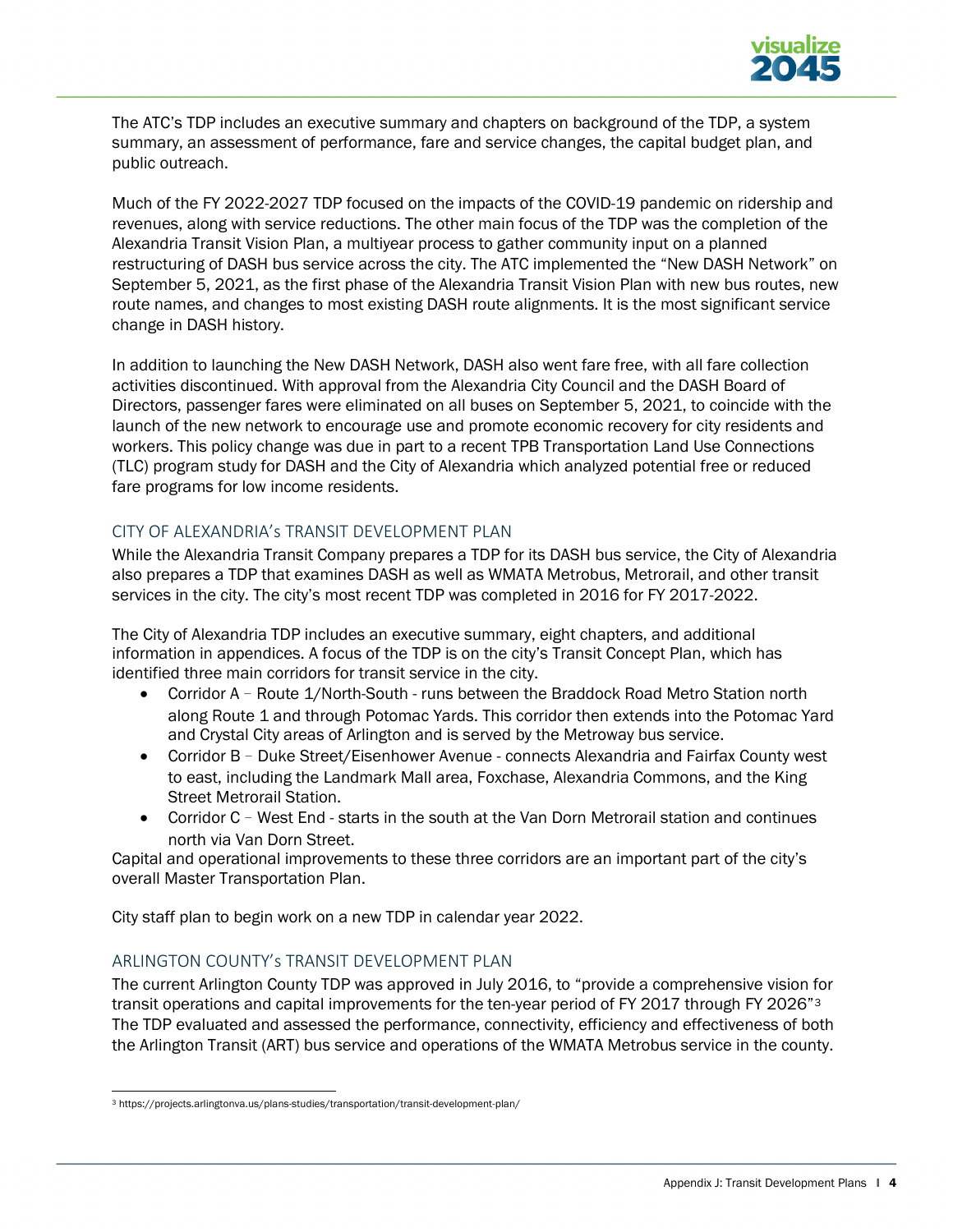

Arlington's next plan will be a Transit Strategic Plan as required by Virginia DRPT, scheduled for completion in fiscal year 2023.

The Arlington TDP includes an executive summary, eight chapters, and additional information in appendices. The TDP identified key origin - destination trips in the county and reviewed transit ridership trends and service levels for ART and Metrobus. The TDP also identified service needs and gaps. The development of the TSP is also discussed, especially the role of public involvement.

The primary recommendation of the TDP was for the implementation of a Premium Transit Network along Columbia Pike and through Crystal City and Pentagon City. The proposal restructured bus service around three components: ART, local Metrobus service, and express, limited-stop Metrobus. Some capital improvements would be necessary. In addition, the TDP projected that the ART vehicle fleet would grow by twenty vehicles and new maintenance facilities were to be built. Finally, the TDP also includes an On-demand Service Proposal for service in four areas of the county, beginning in 2023.

### FAIRFAX COUNTY's TRANSIT DEVELOPMENT PLAN

Fairfax County most recently adopted a TDP in March 2016. The *[FY 2016-FY 2022 TDP](https://www.fairfaxcounty.gov/transportation/sites/transportation/files/assets/documents/pdf/transportation%20projects,%20studies%20and%20plans/transit_development_plan_fy16-22.pdf)* was a sixyear, financially constrained plan for transit service in the county. As part of the TDP process, staff established a set of goals, objectives, and strategies to guide the future provision of Fairfax Connector service.

Chapters of the TDP include an overview of transit service in the county; goals, objectives, and standards; a service and system evaluation, service expansion projects, an operations plan, a capital improvement program, a financial plan, and TDP monitoring and evaluation. Appendices with maps and Title VI information among other items, are included as well.

In addition to the TDP, the county also completed a Comprehensive Transit Plan (CTP), a ten-year aspirational plan for Fairfax Connector and Metrobus service within the county. The CTP consists of eight technical memoranda recording the state of bus service within the county, the results of market research conducted with bus riders and with county residents (both users and non-users of bus service), and the recommendations for new bus routes, changes to existing routes, and cancellation of existing routes.

Fairfax County is working on a ten-year [Transit Strategic Plan](https://www.fairfaxcounty.gov/connector/tsp) in accordance with Virginia DRPT guidance, planned for completion in calendar year 2022. Public hearings were held in January 2021. Components of the TSP include a system overview and strategic vision, system performance and operations analysis, planned improvements and modifications, an implementation plan, and a financial plan.

A focus of the new TSP is service plans for the areas of Franconia-Springfield, Reston-Herndon, and Centreville-Chantilly-Vienna Tysons (CCVT), and Huntington. The plans review service and propose restructurings to improve travel time and meet new travel needs.

### LOUDOUN COUNTY's TRANSIT DEVELOPMENT PLAN

Loudoun County approved a ten-year TDP in 2018. The *[FY 2018-2028 TDP](https://www.loudoun.gov/3444/Transit-Development-Plan)* reviews transit service in the county. Uniquely in the region, Loudoun County's transit service focuses heavily on commuter bus operations, connecting the County's residents to employment centers in Arlington and the District of Columbia. There is also express service to the Metrorail stations at Wiehle Reston East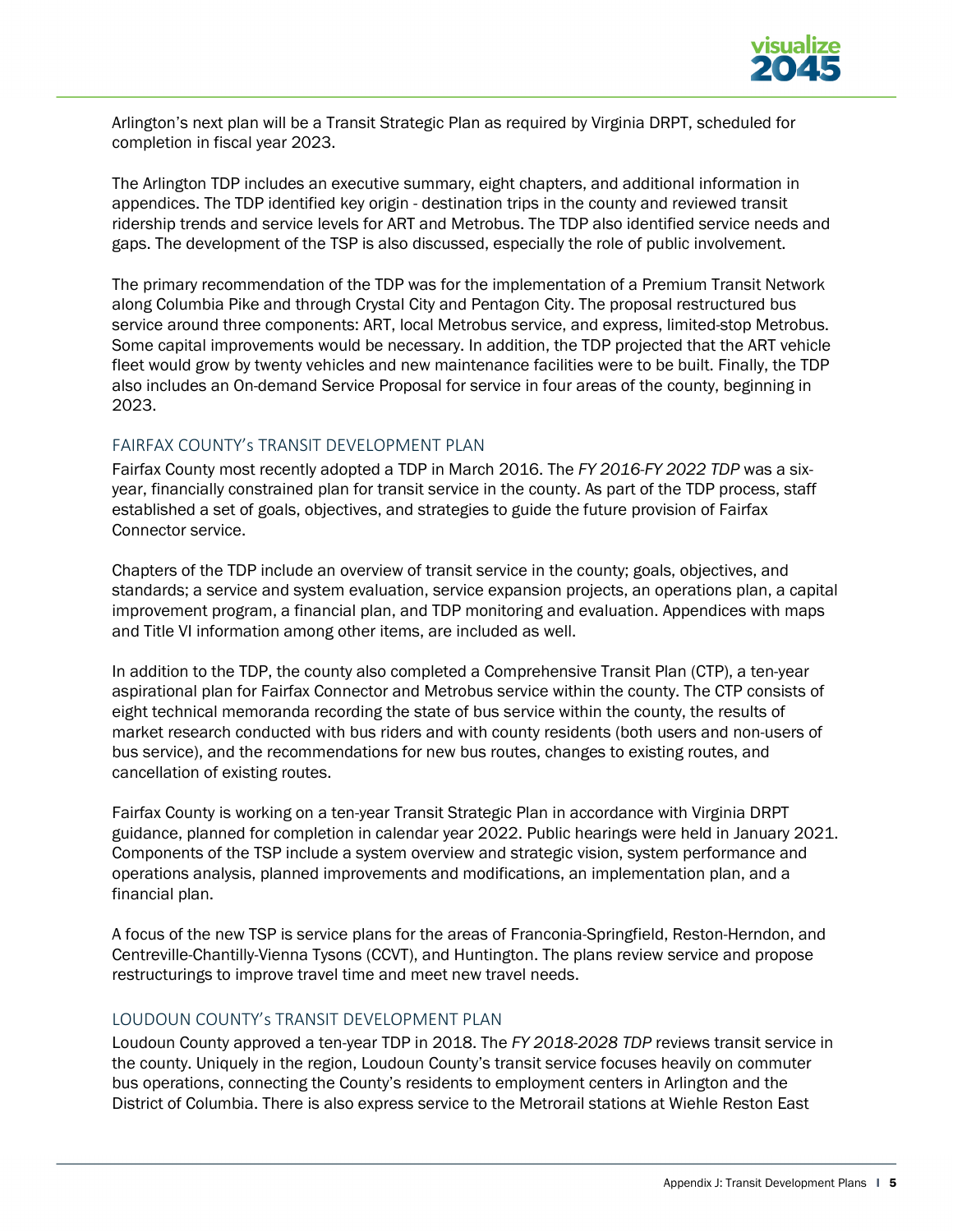

(Silver Line) and West Falls Church (Orange Line). Finally, Loudoun County also provides local bus service in the eastern portion of the county. Outside the scope of the TDP, additional local bus service is operated b[y Virginia Regional Transit \(VRT\),](https://vatransit.org/) a multi-county provider that operates in the western portion of Loudoun County.

Chapters of the Loudoun County TDP include an overview of transit service in the county; goals, objectives, and standards; a service and system evaluation, service expansion and improvement projects, an operations plan, a capital improvement program, a financial plan, and TDP monitoring and evaluation. The appendix includes proposed route plans. A significant focus of the TDP is on planning for the anticipated opening of the Silver Line Phase II through Dulles Airport to Loudoun Gateway and Ashburn.

Loudoun County has begun work on a new Transit Strategic Plan, which is expected to be completed in calendar year 2023.

#### POTOMAC AND RAPPAHANNOCK TRANSPORTATION COMMISSION's TRANSIT STRATEGIC PLAN

Omniride is the transit brand of the Potomac and Rappahannock Transportation Commission (PRTC), a multimodal, multijurisdictional agency providing transit and transportation demand management (TDM) services in Prince William County and the Cities of Manassas and Manassas Park. Omniride completed a new TSP in March 2020 for [FY 2020-2029.](https://omniride.com/omniride/assets/File/OR20_TSP_FullReport_2020-03-23_DRAFT.pdf)

Chapters of the TSP include a system overview and strategic vision, a system performance and operations analysis, planned improvements, an implementation plan, and a financial plan. The appendix includes proposed route plans. A focus of the TDP is on the construction of a Western Maintenance Facility (opened in August 2021) with a restructuring of bus service for the western portion of Omniride's service area. Other parts of the TDP look at updating the bus fleet and adding service to stop at new park-and-ride lots.

#### VIRGINIA RAILWAY EXPRESS's TRANSIT DEVELOPMENT PLAN

The Virginia Railway Express (VRE) provides commuter rail service from provides commuter rail service from the Northern Virginia suburbs to Alexandria, Crystal City and downtown Washington, D.C., on the Manassas and Fredericksburg lines. The FY [2020-2025 TDP](https://www.vre.org/about/studies-and-reports/transit-development-plan/) was adopted by the VRE Operations Board in February 2019.

The Transit Development Plan (TDP) provides an overview of all major VRE projects and initiatives, with short-term priorities as well as aspirations and constraints for the longer term. The TDP includes a six-year (FY 2020-2025) fiscally constrained plan that documents the funded projects and programmed initiatives; and a fiscally unconstrained plan (FY 2026-2029) identifying proposed projects as well as current and longer-term unmet capital and operating needs. The fiscally unconstrained plan affords an opportunity to connect ongoing and planned improvements to the aspirations outlined in VRE's long-range System Plan 2040.

The TDP outlines four types of ongoing service needs: expanded train capacity, adjusted train times, more frequent service and attracting new riders in accordance with the long-range vision for the system. These needs are being addressed to the extent possible by lengthening trains in the near term, while funding is being sought for capital projects and operations to allow VRE to add new trains in the future.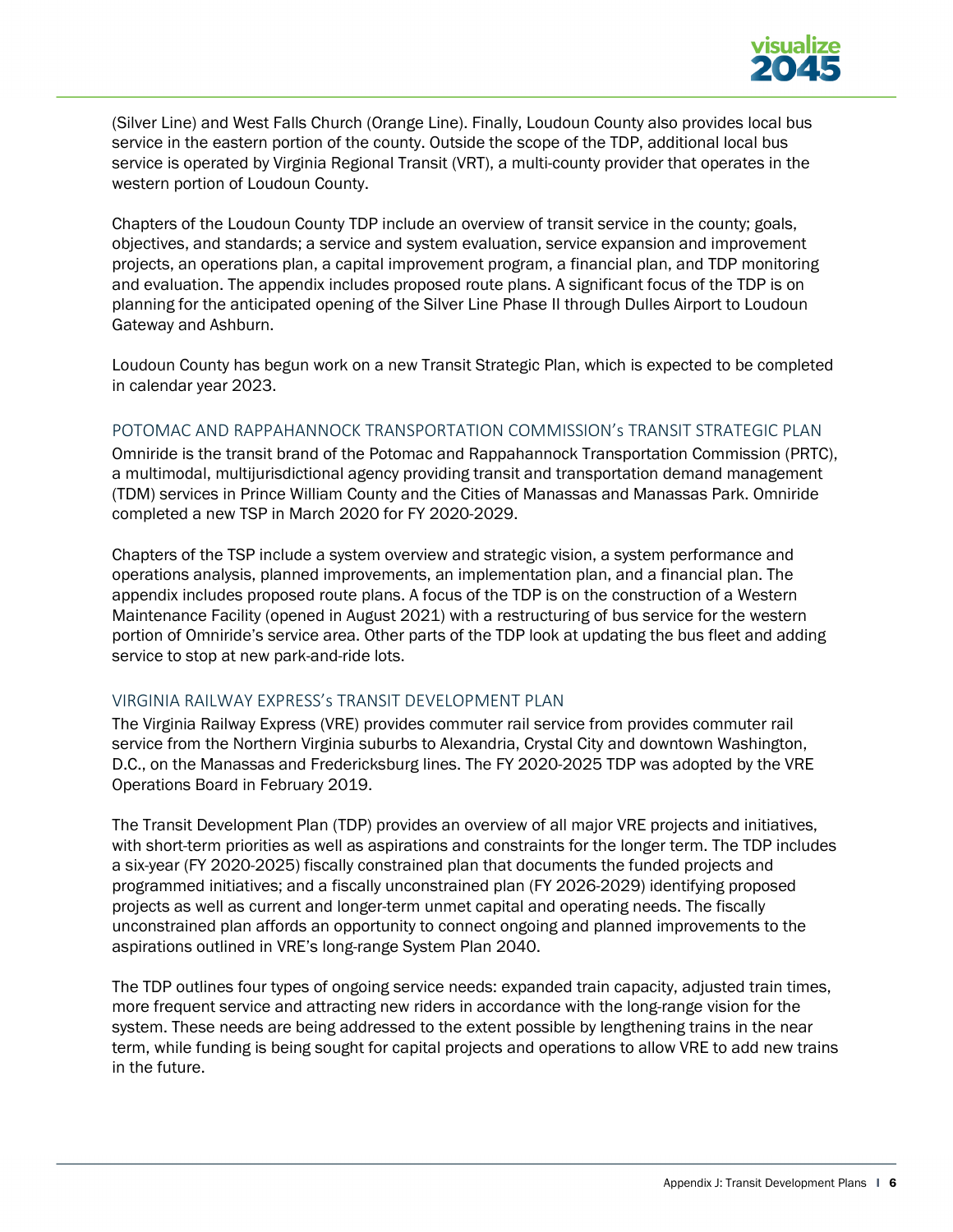

VRE is working on a successor TSP that will focus on implementation of the service expansion enabled by the Commonwealth of Virginia's [Transforming Rail in Virginia Initiative.](https://transformingrailva.com/)

In 2020 the Virginia state legislature authorized the creation of the [Virginia Rail Passenger Authority](http://vpra.virginia.gov/) (VPRA). The authority is assuming administrative and fiduciary responsibilities for Virginia's state supported passenger rail services, including the Amtrak services originating in Virginia. The VPRA will also provide funding to Virginia Railway Express (VRE). In the future, the VPRA is expected to produce planning documents for rail in the state.

### Suburban Maryland

The Maryland Department of Transportation/Maryland Transit Administration (MDOT MTA) requires the Locally Operated Transit Systems (LOTS) in Maryland to conduct a TDP every five years. The LOTS use their TDPs as a basis for preparing their Annual Transportation Plans that serve as their annual grant applications for transit funding from the State.

### CHARLES COUNTY's TRANSIT DEVELOPMENT PLAN

Charles County completed its *[VanGO Transit Development Pl](https://www.charlescountymd.gov/home/showpublisheddocument/3485/637172953581570000)*an in January 2019. The TDP process builds upon and formulates Charles County's goals and objectives for transit, reviews and assesses current transit services, identifies unmet transit needs, and develops an appropriate course of action to address the objectives for a five-year horizon.

Chapters of the plan include a background introduction, a review of existing conditions, a transit needs assessment and demographic analysis, service and organizational alternatives, and a conceptual plan. The TDP also notes MDOT MTA commuter bus service operated in the county and the transportation services provided by non-profits and human services groups.

Work on a new TDP is expected to start in FY 2024, with a focus on service improvements.

# FREDERICK COUNTY's TRANSIT DEVELOPMENT PLAN

The [Frederick County TDP](https://www.frederickcountymd.gov/DocumentCenter/View/271760/Frederick-County-Transit-Dev-Plan_2015?bidId=) dates from 2015. The purpose of the TDP is to improve the efficiency and effectiveness of TransIT Services of Frederick County (TransIT). The approved final TDP includes the history and current state of the transit system, the identification of transportation needs and issues, and recommended improvements over the five-year planning horizon.

Work on a new TDP began in Fall 2020, with a focus on planning for on-demand service for rural areas.

# District of Columbia

#### DC CIRCULATOR TRANSIT DEVELOPMENT PLAN

The District Department of Transportation (DDOT) completed a triennial update to the *[DC Circulator](https://www.dccirculator.com/wp-content/uploads/2021/04/2020-TDP-Update_04.12.21-Updated-Final.pdf)  [TDP](https://www.dccirculator.com/wp-content/uploads/2021/04/2020-TDP-Update_04.12.21-Updated-Final.pdf)* in Fall 2021. Chapters include the purpose of the TDP, a system overview, a performance evaluation, system and service recommendations, system expansion, public engagement, and implementation of recommendations. A major focus of the update was developing options for a new, seventh Circulator route in Ward 7 of the District, which would address significant transportation needs and achieve equity goals.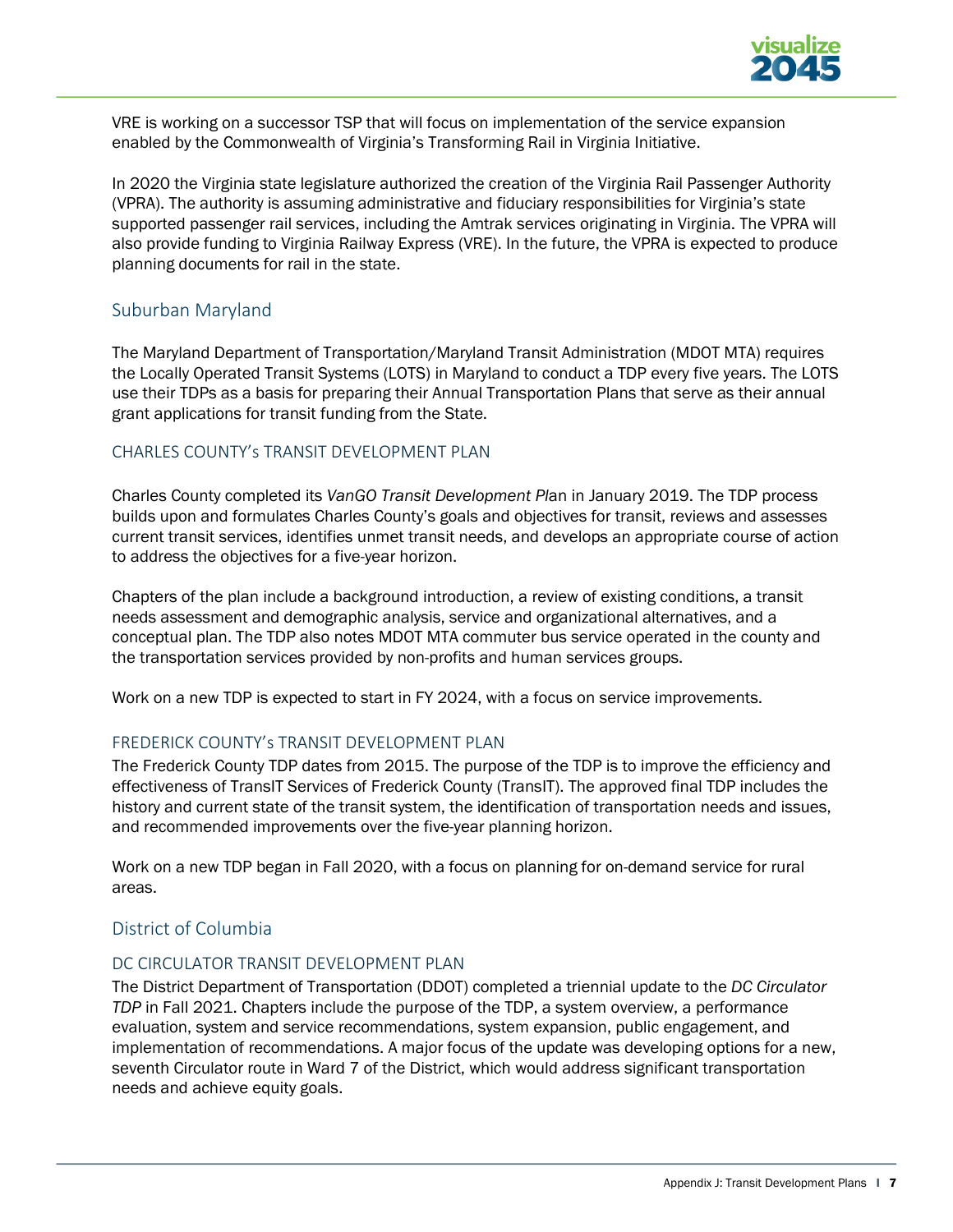

# OTHER TRANSIT PLANNING ACTIVITIES

This section of the report provides a snapshot of other transit planning activities by transit providers or local jurisdictions which may not prepare a TDP. This includes two jurisdictions in suburban Maryland, the MDOT MTA, WMATA and the TPB.

### MONTGOMERY COUNTY TRANSIT PLANNING

Montgomery County conducts [transit planning](https://montgomeryplanning.org/planning/transportation/transit-planning/) as part of its overall transportation planning, for the county's Ride On bus service as well as interfacing with the WMATA service operated in the county. Resources include interactive maps available [online.](https://montgomeryplanning.org/planning/transportation/transit-planning/) The county has a planned network of transitways to serve a variation of trip types and land use. These include two existing transitways (the WMATA Red Line and the MARC Brunswick Line) and 12 planned transitways (the Purple Line, the Corridor Cities Transitway, and 10 additional rapid transit corridors).

### PRINCE GEORGE'S COUNTY's TRANSIT VISION PLAN

Prince George's County developed a five-year plan for improving and expanding transit within the County, for the period [2018-2022.](https://www.princegeorgescountymd.gov/3170/Transit-Vision-Plan) The *[Transit Vision Plan](https://www.princegeorgescountymd.gov/DocumentCenter/View/26191/DPWT-Transit-Vision-Plan-2018-2022-Main-Report)* (TVP) evaluated potential methods for improving public transportation in the county, including the county's TheBus system and interfaces with the WMATA service operated in the county. The TVP reviewed local bus services, private providers and other best practices for improving access to public transportation services, with a goal of developing a first-class public transportation system.

The TVP provides the county with a map for implementing service, facility, and operational enhancements to improve the county's transit system for the benefit of all county residents. A primary focus of the plan is evaluating ways to improve the county's TheBus fixed route system. Throughout the transit vision planning process, the county conducted an extensive public outreach program that provided input into the plan development.

# MARC CORNERSTONE PLAN

The Maryland Area Regional Commuter (MARC) commuter rail service is part of the MDOT Maryland Transit Administration (MDOT MTA). The MDOT MTA has prepared cornerstone plans for each of its major modes that lay out strategic plans for service improvements and capital investments. The MDOT MTA completed the *[MARC Cornerstone Plan](https://s3.amazonaws.com/mta-website-staging/mta-website-staging/files/Transit%20Projects/Cornerstone/MCP_MARC.pdf)* in 2019. The plan lays out priorities through 2045, categorized as short-term (through 2025), medium-term (2025-2035), long-term (2035- 2045), and ongoing (throughout). The plan discusses six investment areas: vehicles, stations, guideways, facilities, systems, and service with several strategic priorities laid out within each area. The service area includes providing midday and weekend service on the two rail lines that currently only have peak-period service as well as potential run-through service into Virginia. The plan notes that the medium- and long-term priorities are not currently funded, and a rough order of magnitude of the investment needed to accomplish the priorities is provided. Several of the investment priorities are mutually dependent; for instance, more trains cannot be added without procuring more vehicles, expanding maintenance facilities, and improving track infrastructure. The key dependencies or interactions among investment areas are laid out in the plan.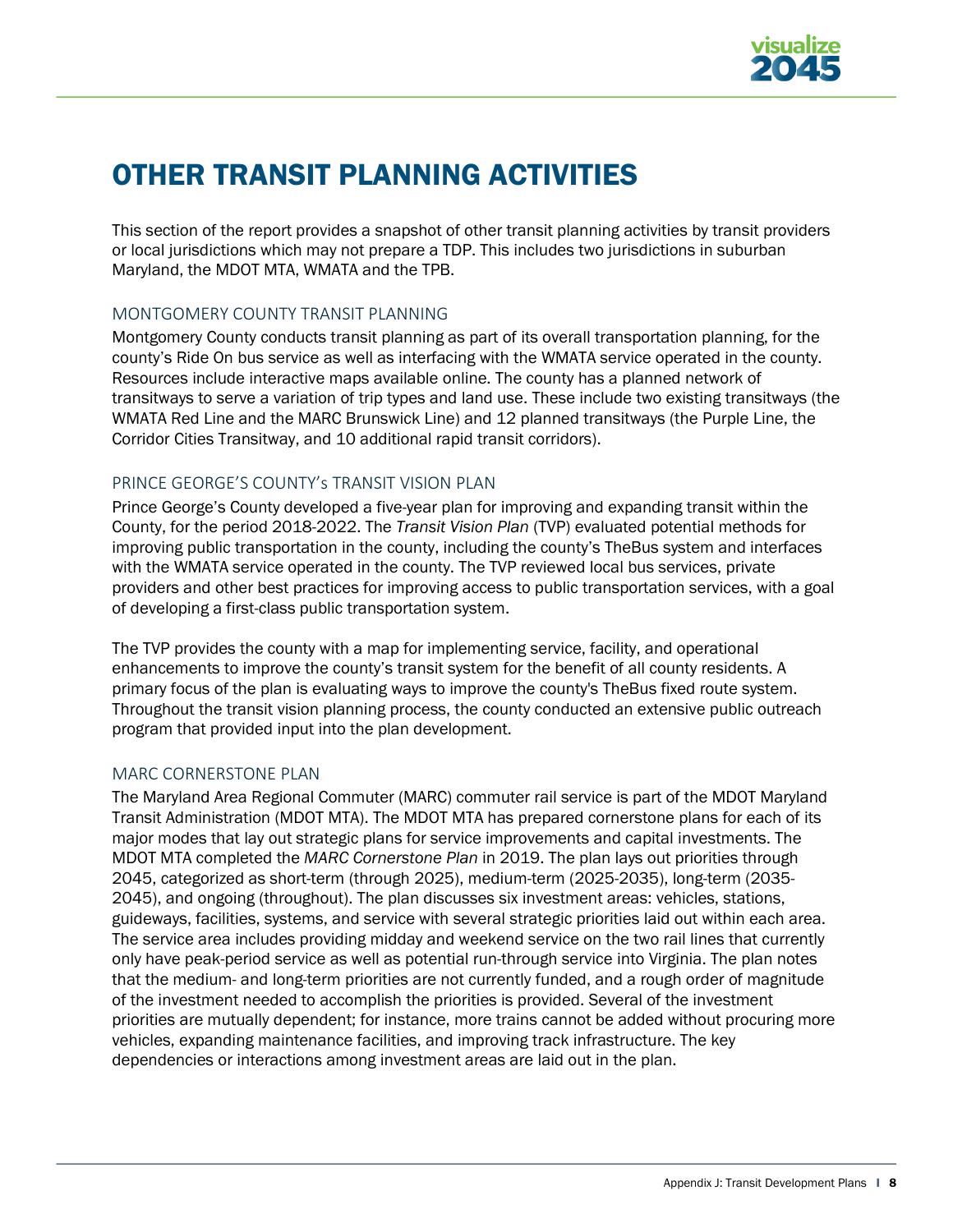

### MDOT MTA BUS CORNERSTONE PLAN

Similar to the MARC Cornerstone Plan, the MDOT MTA prepared a [cornerstone plan for bus](https://s3.amazonaws.com/mta-website-staging/mta-website-staging/files/Transit%20Projects/Cornerstone/BCP_Bus.pdf) service in 2018. The plan's emphasis is on the state-run local bus service in the Baltimore metropolitan area. The plan also discussed commuter bus services, which the plan notes are split into three main service areas: Baltimore, Central Maryland, and the District of Columbia. With commuter bus vehicles provided by the private operators under contract, the plan focuses on improvements for operations and customer benefits. Priority areas include identifying locations for commuter parking options and promoting bicycle and pedestrian accessibility to commuter bus service.

In addition to the cornerstone plans above, the MDOT MTA began work on a [Statewide Transit Plan](https://www.mta.maryland.gov/statewide-plan) in Summer 2020 with inputs from all levels of government, public and private providers, businesses, NGOs and the public. The 50-year vision for coordinated transit across the state will help define public transportation goals and strategies with a vision towards increasingly coordinated, equitable and innovative mobility.

#### WMATA's CAPITAL PROGRAM

WMATA, or Metro, does not produce a TDP, but does publish numerous other planning documents. [WMATA's Capital Program](https://www.wmata.com/initiatives/plans/) includes long-term plans for investment in the rail, bus, and paratransit fleet and facilities, with a focus on state of good repair while also covering needed expansion, safety, and customer improvements.

[Capital Program](https://www.wmata.com/initiatives/plans/) documents include approved annual budgets, the 6-Year Capital Improvement Program, and the 10-Year Capital Improvement Plan, as well as supporting Capital improvement program progress reports and financial reports.

The Capital Needs Forecast (CNF), most recently completed in 2019, provides a 10-year outlook for WMATA's current and forecast costs to achieve and maintain assets in a State of Good Repair, improve safety, and meet compliance requirements. The 2019 CNF succeeded and built on the 10 year Capital Needs Inventory (CNI) completed in 2016. The CNI was the first effort to list and quantify WMATA's capital needs to fully rehabilitate the transit system and meet priority needs.

#### NORTHERN VIRGINIA TRANSPORTATION COMMISSION (NVTC)

The NVTC support[s transit planning](https://novatransit.org/resources/completed-studies-archive/) in Northern Virginia, funding WMATA's operating and capital budgets as well as supporting local planning efforts and investments. It produces routine reports on WMATA's performance and on transit throughout Northern Virginia. It is also planning the VA-7 bus rapid transit line and has drafted a regional fare collection plan for Northern Virginia among other accomplishments.

# NORTHERN VIRGINIA TRANSPORTATION AUTHORITY (NVTA)

The Northern Virginia Transportation Authority (NVTA) prepares a long-range transportation plan (*[TransAction](https://nvtatransaction.org/)*) for Northern Virginia in coordination with local jurisdictions and agencies. The plan has both highway and public transportation projects. Over the past few years, the NVTA has helped fund the construction of Metrorail stations, the development of bus rapid transit lines, procurement of commuter rail and bus vehicles, and other transit service improvements. The plan is financially constrained and is an important step in prioritizing transit projects and programming them for funding.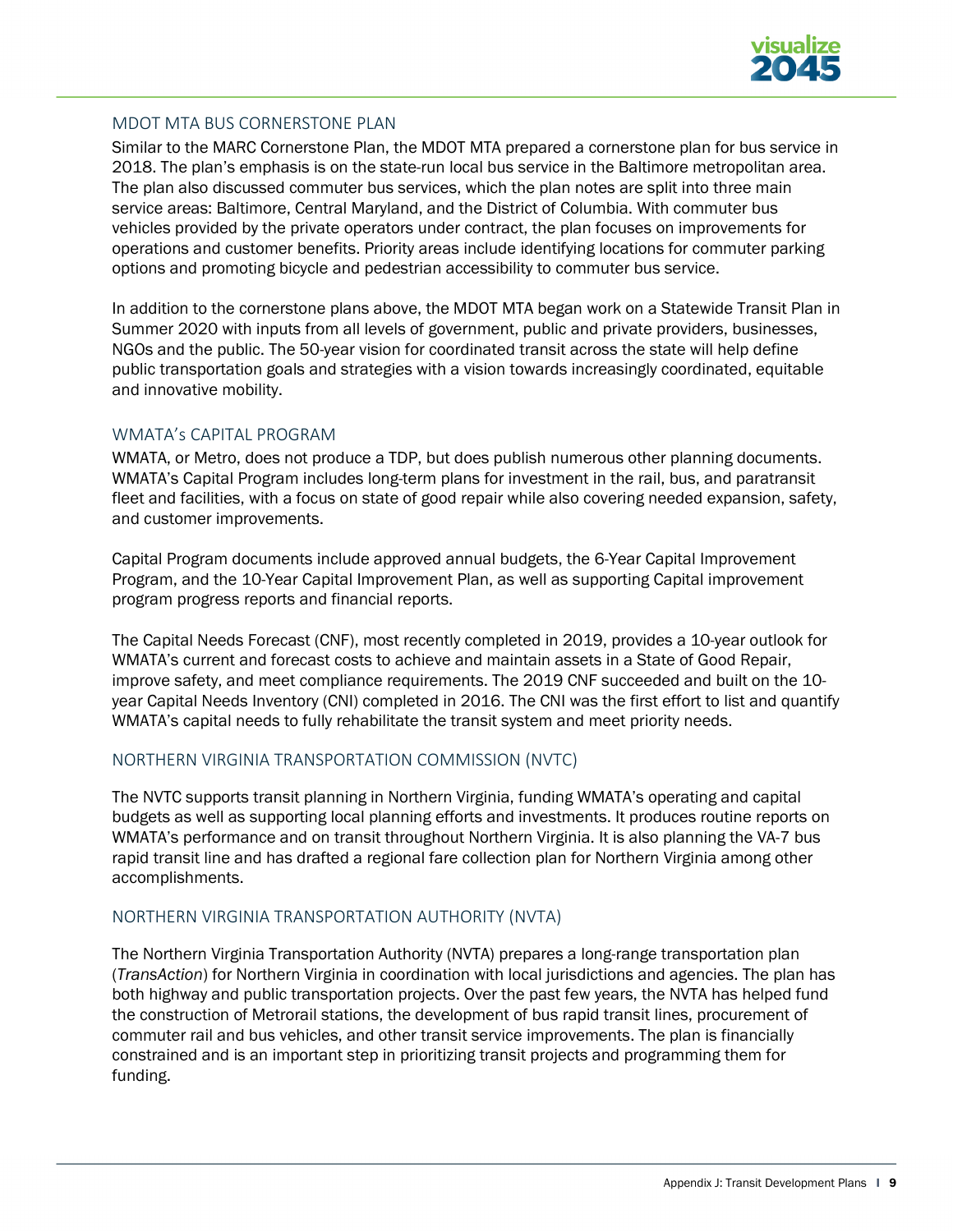

# NATIONAL CAPITAL REGION TRANSPORTATION PLANNING BOARD (TPB)

The TPB is the federally designated metropolitan planning organization (MPO) for metropolitan Washington. The TPB has a number of committees and subcommittees, including the [Regional](https://www.mwcog.org/committees/regional-public-transportation-subcommittee/)  [Public Transportation Subcommittee \(RPTS\).](https://www.mwcog.org/committees/regional-public-transportation-subcommittee/) The RPTS provides a process for the coordination of public transportation planning throughout the metropolitan Washington region and for incorporating regional public transportation plans into the long-range transportation plan (Visualize 2045) and Transportation Improvement Program (TIP). The RPTS oversees or advises on the development of transit-related reports and publications by the TPB. These include the annual State of Public Transportation reports, the federally-required Performance Based Planning and Programming (PBPP) reports for Transit Asset Management and Transit Safety target-setting, and other studies undertaken by the TPB, typically through the UPWP Technical Assistance program.